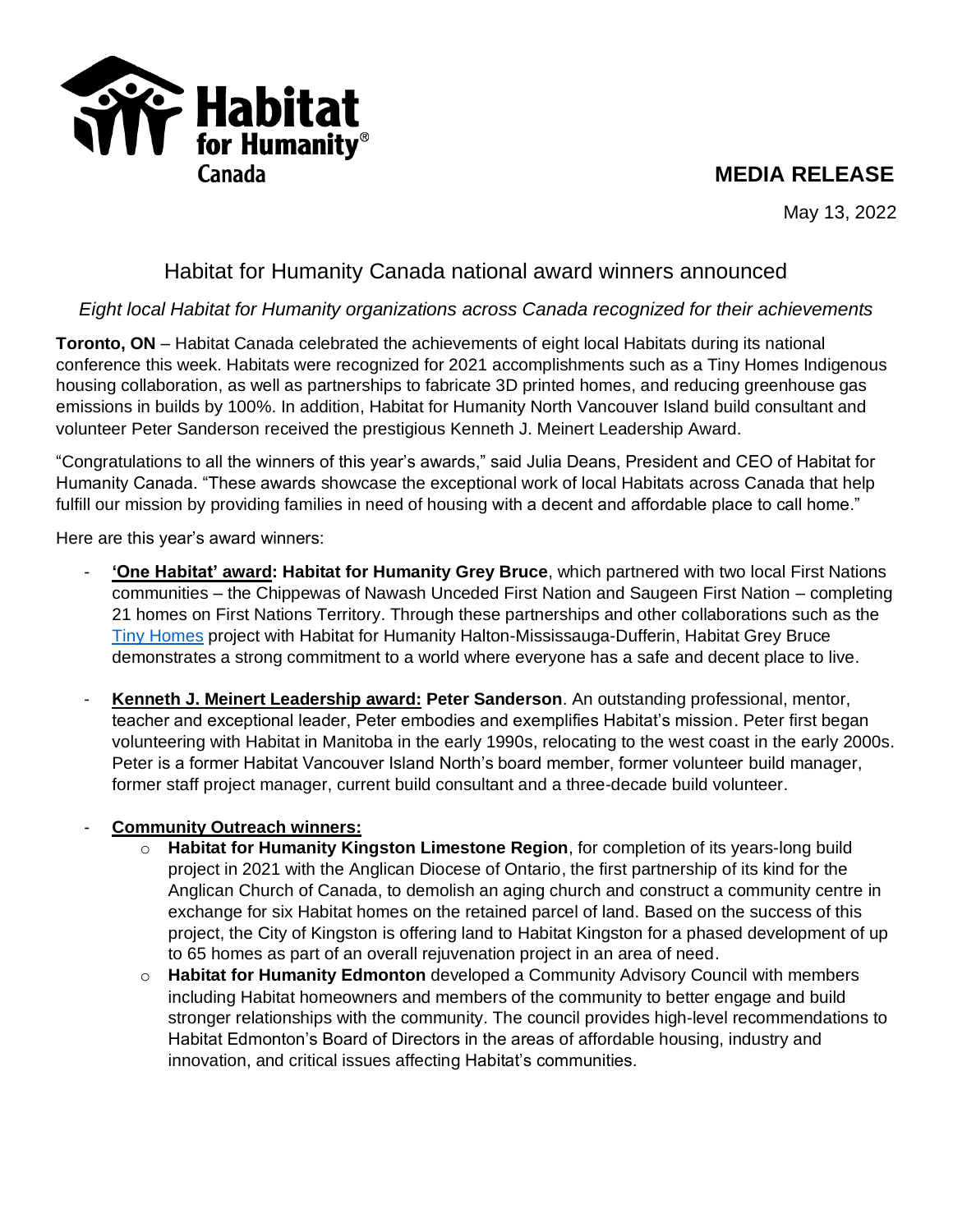#### - **Environmental and Sustainability winners:**

- o **Habitat for Humanity Fredericton Area**'s home builds demonstrate environmental responsibility by using over 40% less energy in comparison to conventional homes, resulting in efficiency rebates to help off-set the cost of efficient building practices, and lower utility costs for families.
- o **Habitat for Humanity Manitoba** achieved its province's Hydro Power Smart Gold level, built 32 homes that are certified as either LEED Platinum or LEED Gold and built five NET ZERO homes which are up to 80% more energy efficient than a home built to conventional standards. These homes, once built, are also carbon free, reducing Greenhouse Gas emissions by 100%.

## - **Expanded Impact winners:**

- o **Habitat for Humanity Grey Bruce** significantly increased its impact by building 300% more in 2021. Habitat Grey Bruce built eight homes in partnership with Saugeen First Nation and Chippewas of Nawash Unceded First Nation.
- o **Habitat for Humanity Heartland Ontario** successfully merged with another Habitat, expanding into two new counties and serving hundreds more individuals. At the same time, it expanded its service programming through its renovation and skills development training program and created e-learning modules for volunteers to increase volunteer engagement.
- **Family Partnership winner: Habitat for Humanity Vancouver Island North** knows how important partnership with Habitat homeowners is. To ensure better engagement and outcomes for families, it implemented improved processes in 2021, to continue to develop and maintain successful relationships and positive collaboration with Habitat homeowners at every stage of their journey. This included revamping the homeownership education course with the help of current homeowners and implementing a "3-months until move-in" plan to help reduce stress.
- **Innovation winner: Habitat for Humanity Windsor-Essex** is creating impact by partnering with the University of Windsor and other industry partners to fabricate Canada's very first 3D printed residential homes in Leamington, Ontario. The use of this technology is expected to reduce financial and labour costs, project timelines, and material waste once perfected.
- **Volunteer Outreach winner:** At the heart of all we do are volunteers. **Habitat for Humanity Windsor-Essex** pivoted during the pandemic to develop a robust virtual volunteer program to ensure volunteer participation in all program streams, while protecting the health and safety of volunteers and the community. Through this program, training, advocacy and awareness opportunities have skyrocketed, virtual volunteers have become regular donors to its build program, and Habitat Windsor-Essex is now accessible to all community members who wish to volunteer regardless of any physical limitations.

For a full description of each award and award winner, please visit [habitat.ca/news/national-award-winners](https://habitat.ca/en/news/national-award-winners-announced)[announced.](https://habitat.ca/en/news/national-award-winners-announced)

- 30 -

### **About Habitat for Humanity Canada**

Founded in 1985, Habitat for Humanity Canada is a national charitable organization working toward a world where everyone has a decent and affordable place to call home. Habitat for Humanity brings communities together to help families build strength, stability and independence through affordable homeownership. With the help of volunteers, Habitat homeowners and 49 local Habitats working in every province and territory, we provide a solid foundation for better, healthier lives in Canada and around the world. Habitat for Humanity